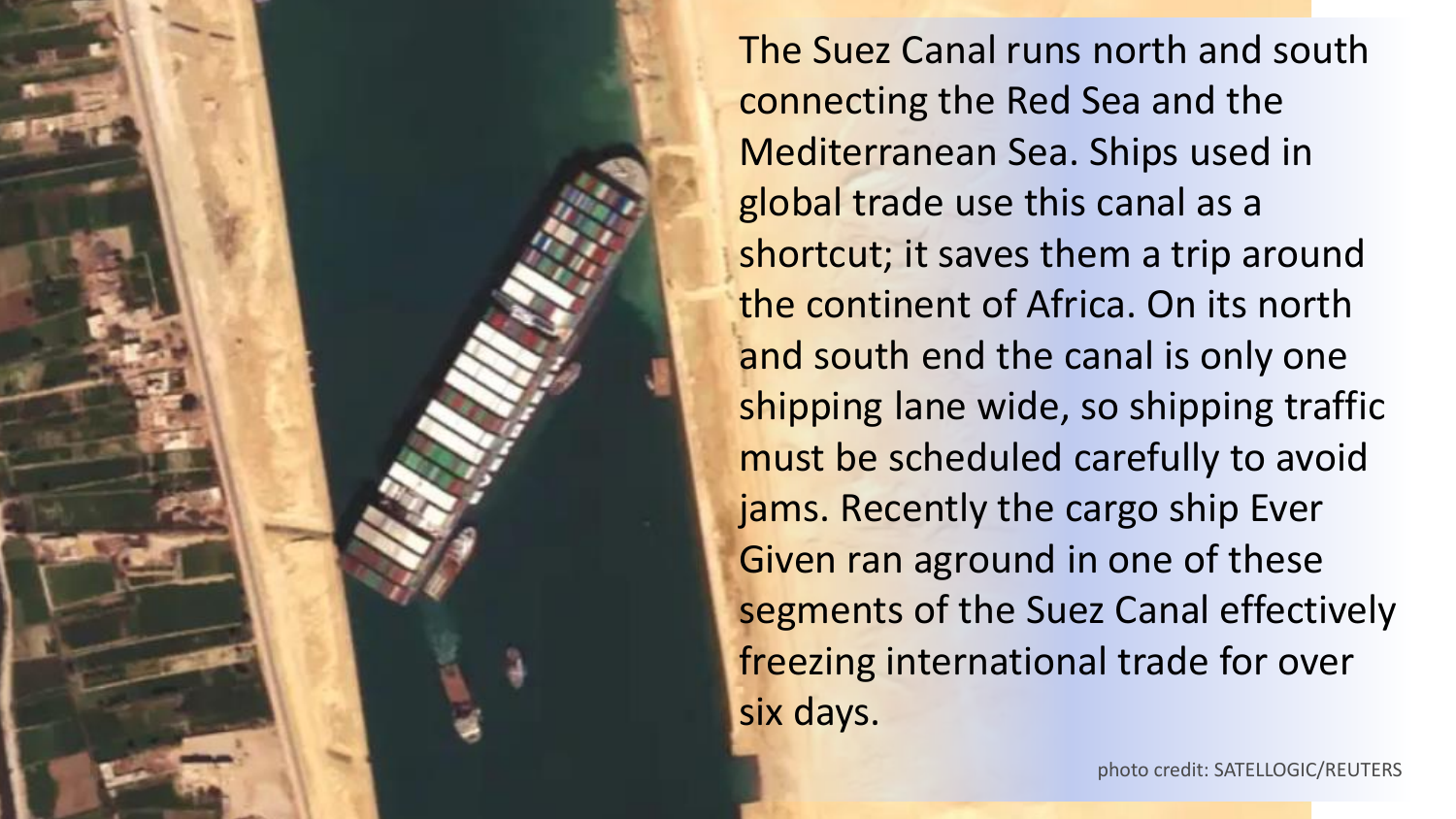

Ships leave, travelling in convoys, from both the North and South ports. The canal is only one lane wide at either end.

**B**

**A**

In the middle, where there are two branches, the southbound convoy takes the west branch, and the northbound the east branch.

The convoys are scheduled to be fully on the east or west branches before the oncoming convoy needs the single-lane segment of the canal.

If you worked for the Suez Canal Port Authority scheduling convoys crossing the canal, what information would you need in order to manage the traffic most efficiently?

Photo credit: Google Earth and Practical Engineering

**C**

**D**